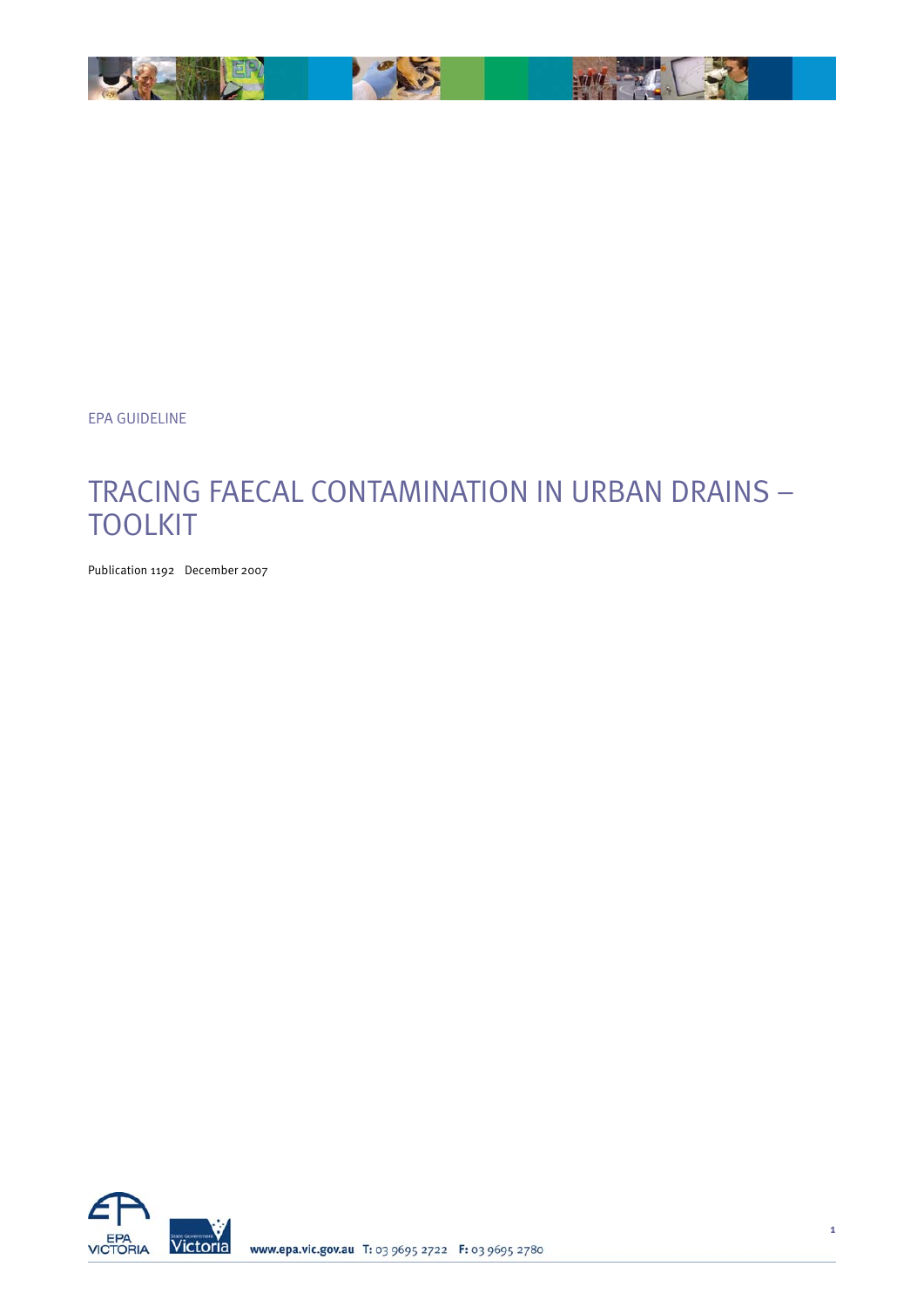EPA GUIDELINE

# TRACING FAECAL CONTAMINATION IN URBAN DRAINS – TOOLKIT

EPA Victoria 40 City Road, Southbank Victoria 3006 AUSTRALIA

December 2007

Publication 1192 ISBN 0 7306 7669 2

© EPA Victoria 2007

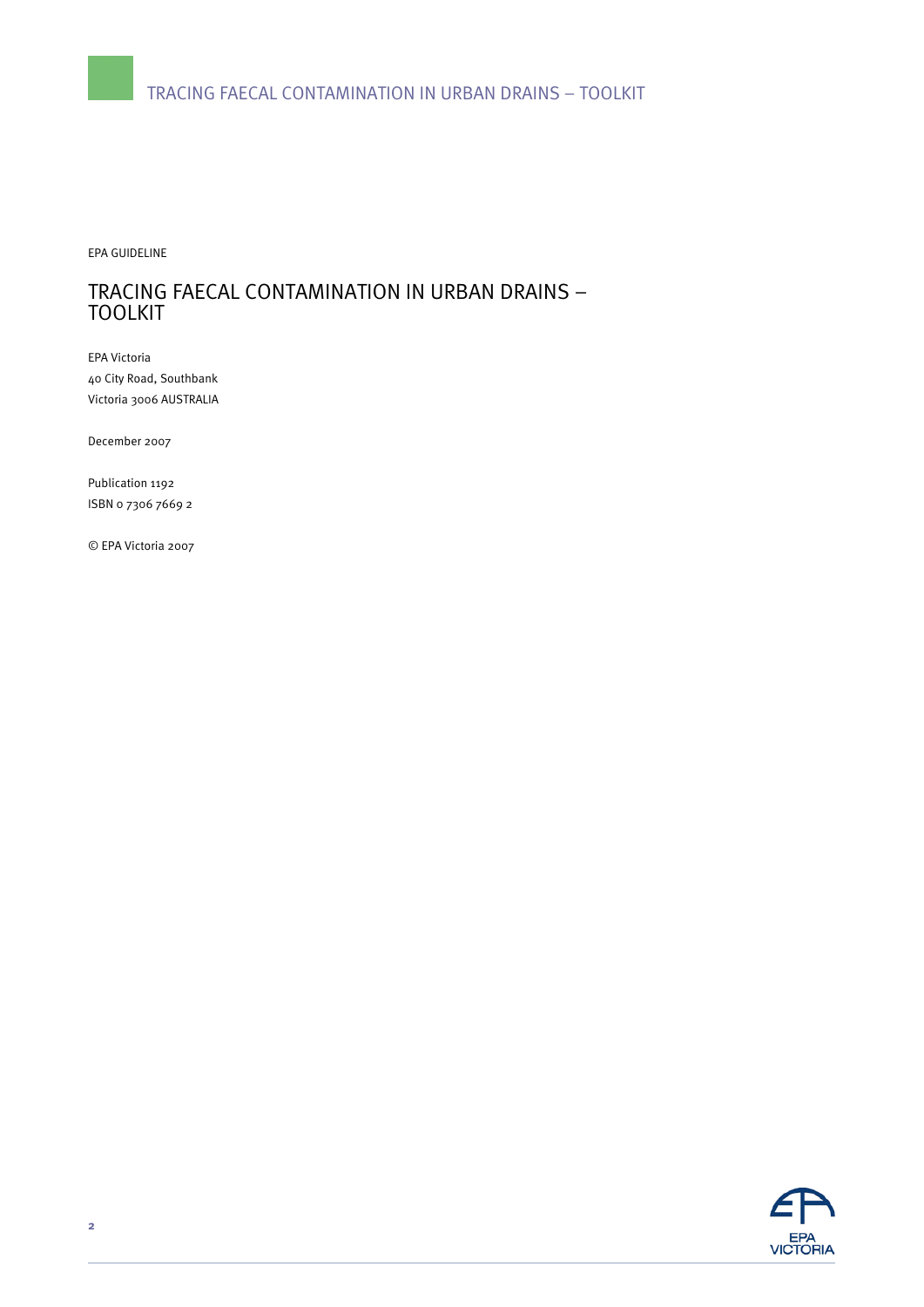# **TABLE OF CONTENTS**

| $\mathbf{1}$     |       |  |  |
|------------------|-------|--|--|
| 2.               |       |  |  |
| 3.               |       |  |  |
|                  |       |  |  |
|                  |       |  |  |
|                  |       |  |  |
| $\overline{4}$ . |       |  |  |
|                  |       |  |  |
|                  | 4.1.1 |  |  |
|                  | 4.1.2 |  |  |
|                  | 4.1.3 |  |  |
| 4.2              |       |  |  |
|                  | 4.2.1 |  |  |
|                  | 4.2.2 |  |  |
|                  | 4.2.3 |  |  |
|                  | 4.2.4 |  |  |
|                  | 4.2.5 |  |  |
| 4.3              |       |  |  |
| 5.               |       |  |  |
| 6.               |       |  |  |
|                  |       |  |  |
|                  |       |  |  |
|                  |       |  |  |
|                  |       |  |  |

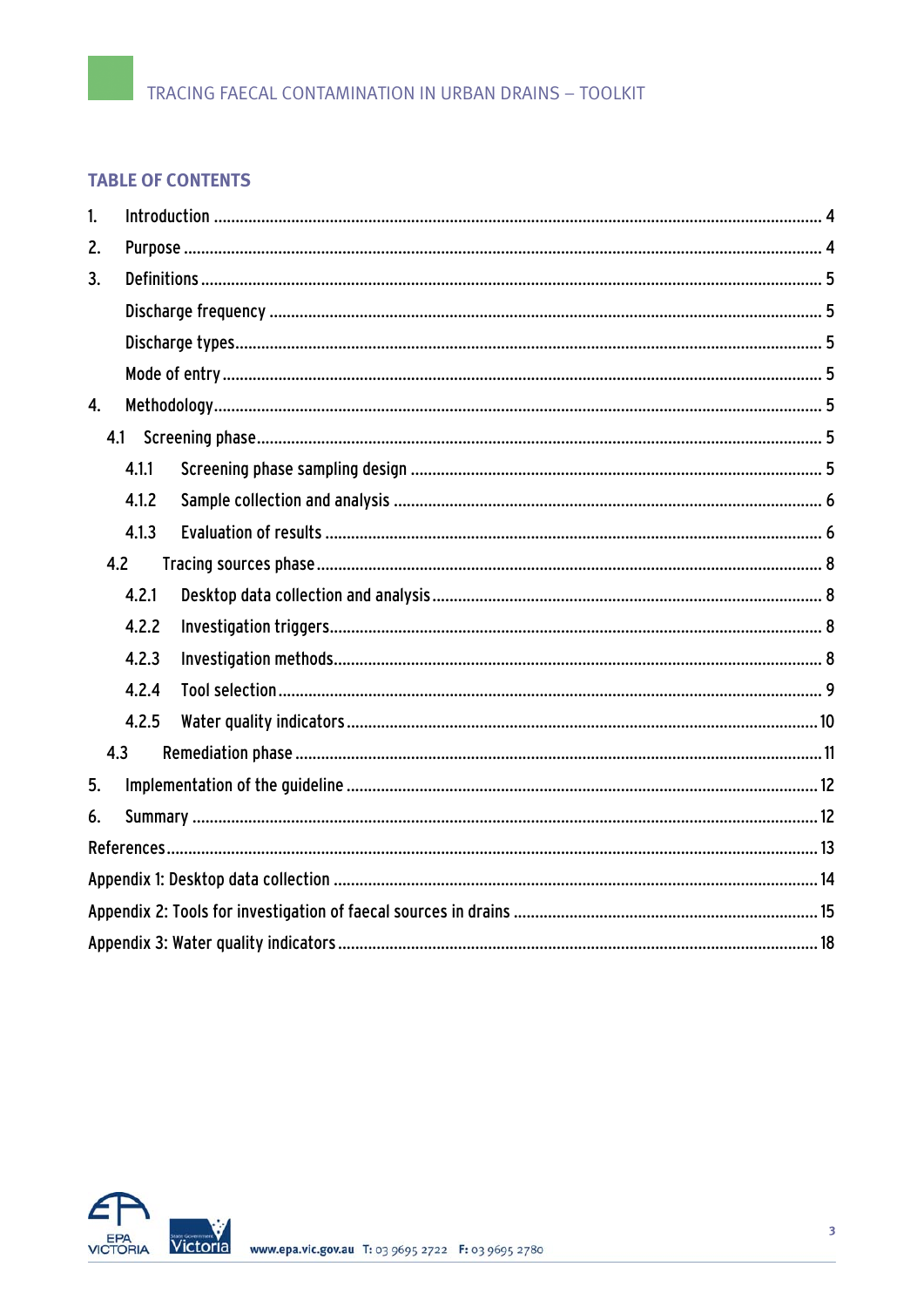## <span id="page-3-0"></span>**1. INTRODUCTION**

In September 2005 the Victorian Government launched the Yarra River Action Plan (the Plan) to improve the condition of the Yarra River (Victorian Government 2005). The Plan recognises that more work is needed to manage the impacts of expanding urban development and aging sewerage infrastructure on the Yarra River.

One of the priorities is to identify and eliminate faecal pollution within the Yarra River catchment. In response to this, EPA Victoria and Melbourne Water are working with asset owners to identify and remediate sources of faecal pollution.

The first stage of this process involved an extensive sampling program to identify key stormwater drains and tributaries contributing significant faecal pollution to the Yarra River. (EPA Victoria 2007).

The purpose of this guideline is to detail a standard framework and a set of tools that can be used to locate faecal pollution sources in the drainage subcatchments of the Yarra River. It is intended to enable consistent application of faecal tracing investigations in this and other urban catchments. The framework will continually evolve as new methodologies and tools are developed.

The methods set out in this toolkit reflect those developed and trialled by Melbourne Water and supported by EPA and other key agencies.

### **2. PURPOSE**

This guideline outlines a framework for investigations to trace sources of faecal pollution to the Yarra River and its sub-catchments. The framework includes standard investigation methods and a set of tools to locate, identify and rectify key point sources of faecal pollution. While the framework was developed for the Yarra catchment, it can be applied to all heavily urbanised catchments.

The framework focuses on locating and identifying human faecal pollution sources. These are key issues in achieving the primary goal of the Yarra River Action Plan: 'Water quality in the Yarra River to be safe for water sports and that fish caught in the Yarra are safe for human consumption.' (Victorian Government 2005).

The priority, in terms of reducing health risks associated with recreational use of the Yarra River, is to focus on tracing and remediating human faecal sources discharged under dry weather conditions. This is based on the following:

- Sources of human faecal contamination pose a greater risk to public health than non-human sources.
- Most intensive recreational use of the Yarra occurs under dry weather conditions.
- Evidence of human faecal contamination should not be found in dry weather if our stormwater and sewerage systems are performing well.
- Methods and tools for tracing faecal pollution are more effective under dry weather conditions.

A prescriptive approach to tracing sources is likely to fail due to the potential range of discharge locations, frequencies and types. This framework therefore details a range of methods and tools that can be applied on a case-by-case basis.

This does not preclude the use of the framework in identifying non-human faecal sources or its use under wet weather conditions. However, the use of methods and tools outlined in this document may require further assessment prior to use in these situations.

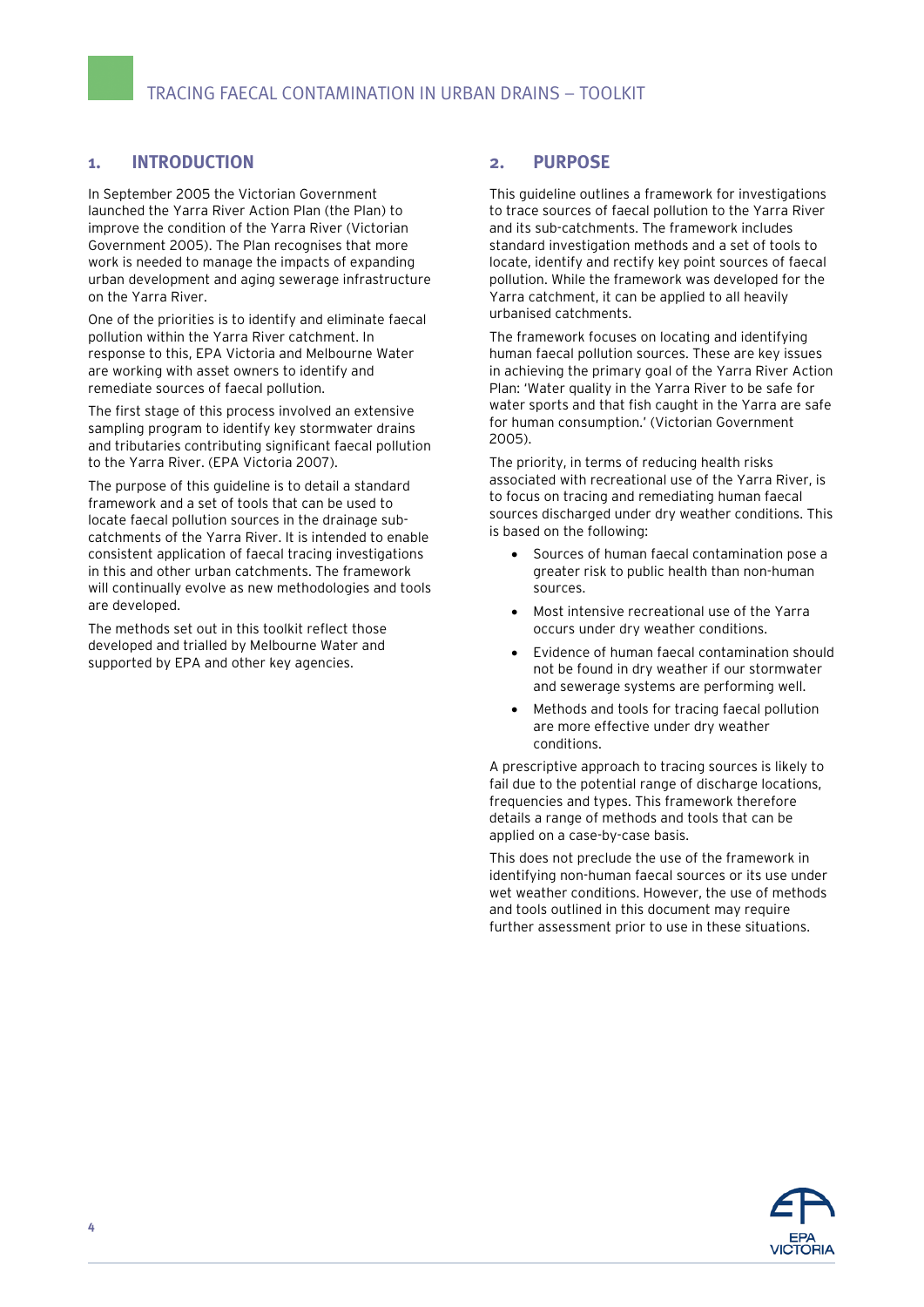## <span id="page-4-0"></span>**3. DEFINITIONS**

For the purposes of this guideline:

#### **Discharge frequency**

Discharge frequency can be described as continuous, intermittent or sporadic.

*Continuous* — discharges occur most or all of the time, are usually easier to detect and generally carry the greatest pollutant load.

*Intermittent* — discharges occur over a shorter period of time (for example, a few hours per day or few days per year). They are harder to detect because of their infrequency.

*Sporadic* — discharges are generally one-off events. They are very difficult to detect with routine monitoring, but may have a severe impact on the quality of the receiving water.

The framework is most practical and cost-effective in its application for continuous and intermittent discharges.

#### **Discharge types**

*Sewage and septic effluent* — produced from sewerage and septic systems.

*Industrial wastes and washwaters* — illegal discharges of liquid wastes into the stormwater system and washwaters from commercial and residential activities.

*Non-point sources* — run-off from adjacent land uses into the stormwater system.

The framework may be used to trace all these sources (except non-point), but is most practical and costeffective for human faecal sources (in other words, sewage).

#### **Mode of entry**

Discharges into the stormwater system can either direct or indirect.

*Direct* entry is generally where the discharge is directly connected to the stormwater system via a sewerage pipe, commercial, industrial or other pipe.

*Indirect* entry generally means the discharge is generated outside the stormwater system and infiltrates via pipe joints or a pipe infrastructure fault, or occurs from overland flows.

This framework is designed to track both direct and indirect modes of entry.

### **4. METHODOLOGY**

The use of desktop (computer-based) investigations, water quality analysis or field inspections in isolation does not generally lead to accurate location and identification of a faecal source or to the prediction and/or assessment of the health risk associated with the discharge. The recommended approach for tracing and rectifying faecal sources involves three phases (refer to Figure 1):

- screening
- tracing (follow-up)
- remediation.

#### **4.1 Screening phase**

Significant sources of faecal pollution are generally discovered through regular screening and/or surveillance monitoring programs, although pollution reports may also initiate a tracing investigation.

The objective of the screening phase is to identify drainage network branches potentially contributing faecal inputs to a sub-catchment and, through a ranking process, prioritise follow-up investigations.

#### **4.1.1 Screening phase sampling design**

Sampling sites are initially selected to identify the most significant faecal inputs to the river from a subcatchment and/or drainage network. This is most effective in detecting continuous and intermittent faecal inputs.

Sites should also be monitored in the main river during this phase. This allows comparison of inflowing water quality with river water quality (and, hence, the impact of the in-flows), while taking into account the potential impact of surface run-off water quality. This information is then used to inform priorities for followup investigations (tracing phase).

Screening samples should be taken under dry weather conditions. This includes samples taken under two general event types — dry-catchment dry-weather and wetted-catchment dry-weather. Understanding the health risks associated with wetted-catchment dryweather events is important as these events do not usually trigger avoidance behaviour by recreational users.

Dry-catchment dry-weather events are defined as having no rain in the three days preceding the sampling day. Wetted-catchment dry-weather events are defined as rainfall greater than 5 mm but less than 20 mm in the 12 hours or greater than 10 mm but less than 20 mm in the 24 hours prior to sampling for large catchments. A rainfall event of this magnitude is chosen because it represents a consistent event of appropriate intensity where sewerage system exfiltration is emphasised, but not the spilling of raw sewage from emergency relief structures (EPA

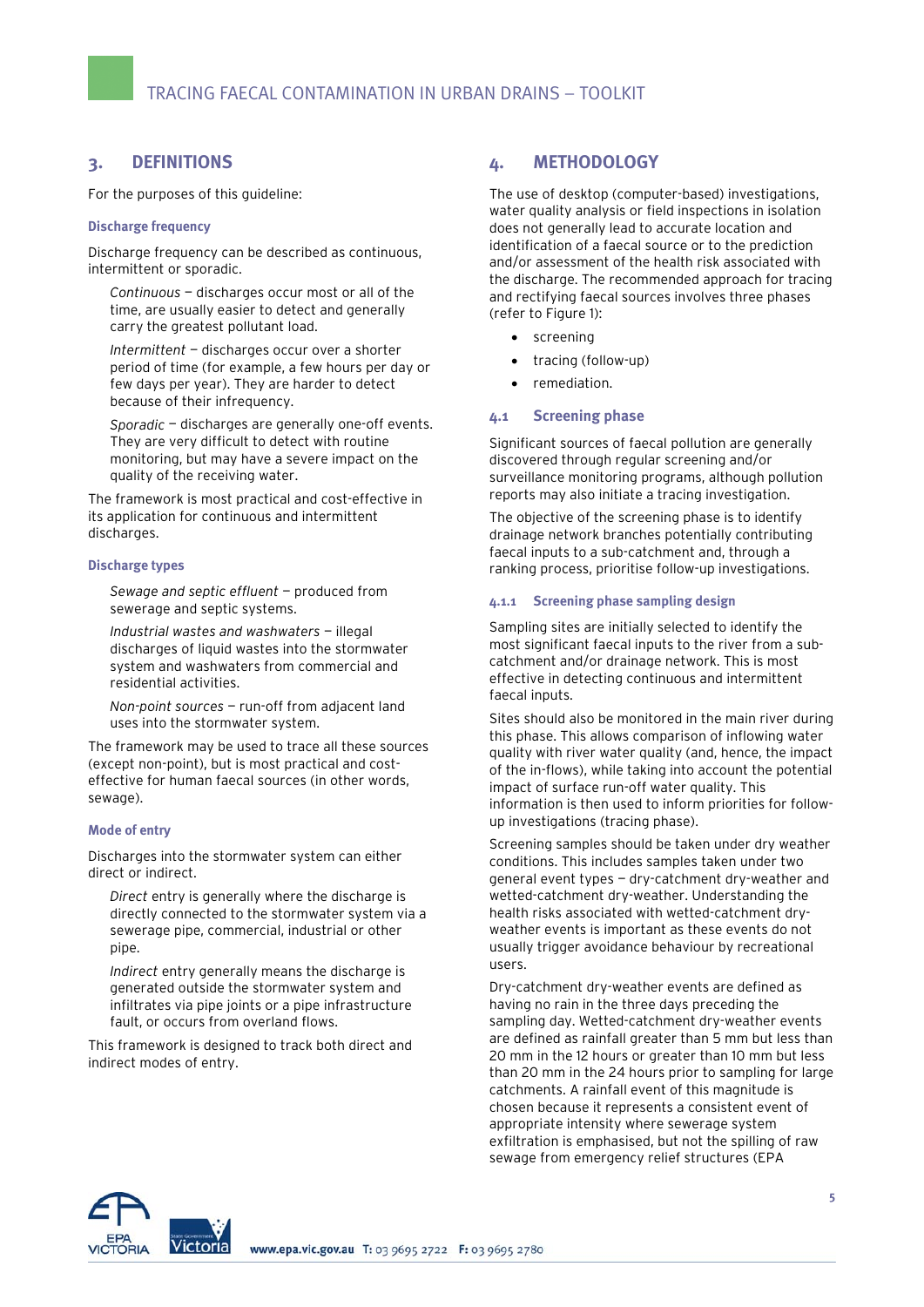<span id="page-5-0"></span>Victoria 2007). These definitions may vary depending upon the size of the sub-catchment and extent of impervious cover.

Each site should be sampled at least twice for the two event types, as there can be significant variability in inputs between the same types of events.

Where appropriate, screening sampling times should be matched to peak sewer flow periods in drycatchment dry-weather event sampling (where this can be practically determined). For wetted-catchment dry-weather events, a consistent point/s over the hydrograph should be identified. This helps to distinguish discharge frequencies, loads and potential types of discharge.

#### **4.1.2 Sample collection and analysis**

Samples should be collected, analysed and stored in accordance with procedures outlined in *A guide to the sampling and analysis of waters, wastewaters, soils and wastes* (EPA Victoria 2000) or, where relevant, other appropriate quality-assured methods.

#### **4.1.3 Evaluation of results**

Screening results should be reviewed and priority areas for follow-up investigations determined on the basis of load, potential to cause adverse health and water quality impacts, and the triggers outlined in section 4.2.2.

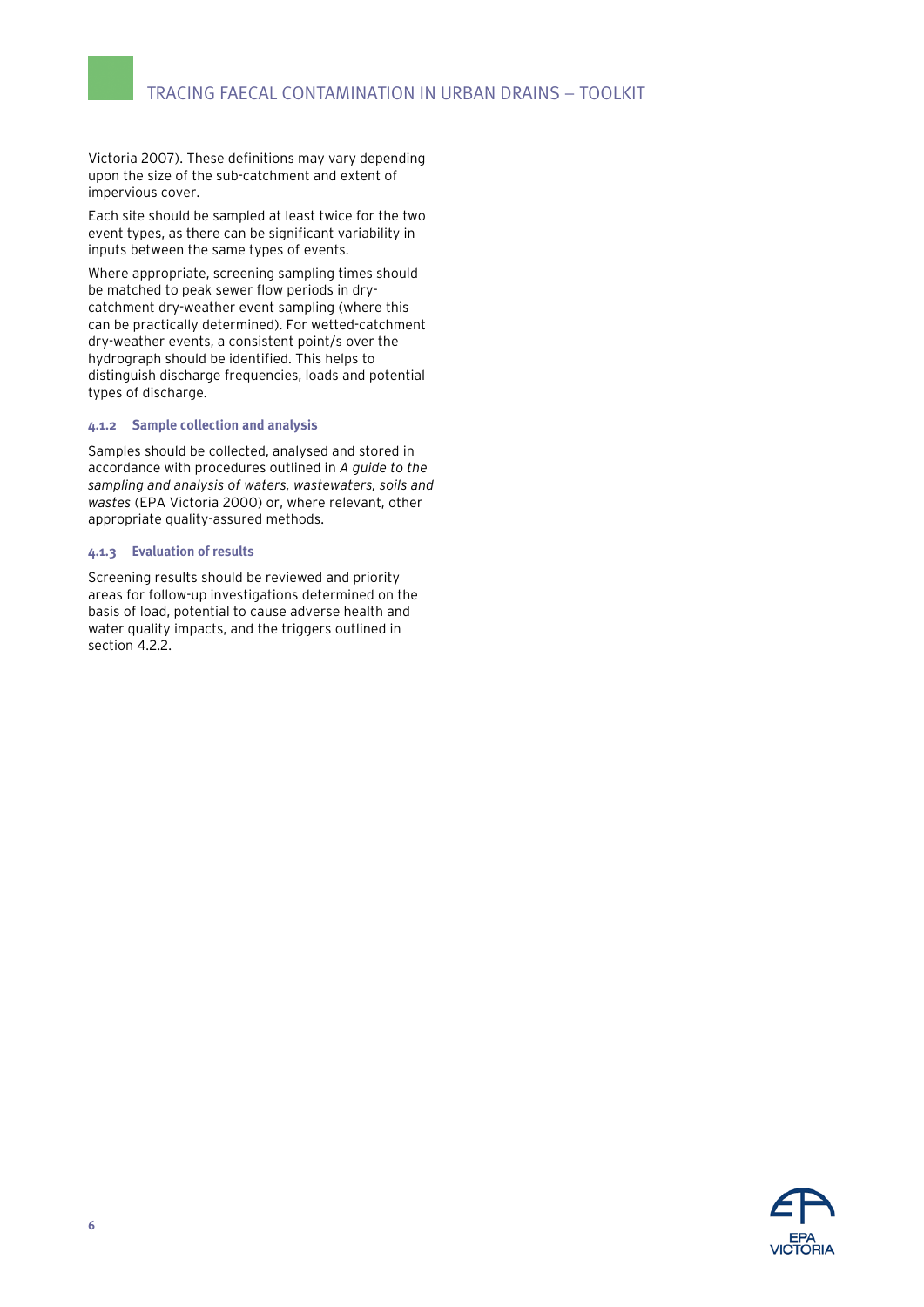

**Figure 1: The three phases in tracing and rectifying faecal sources of pollution** 

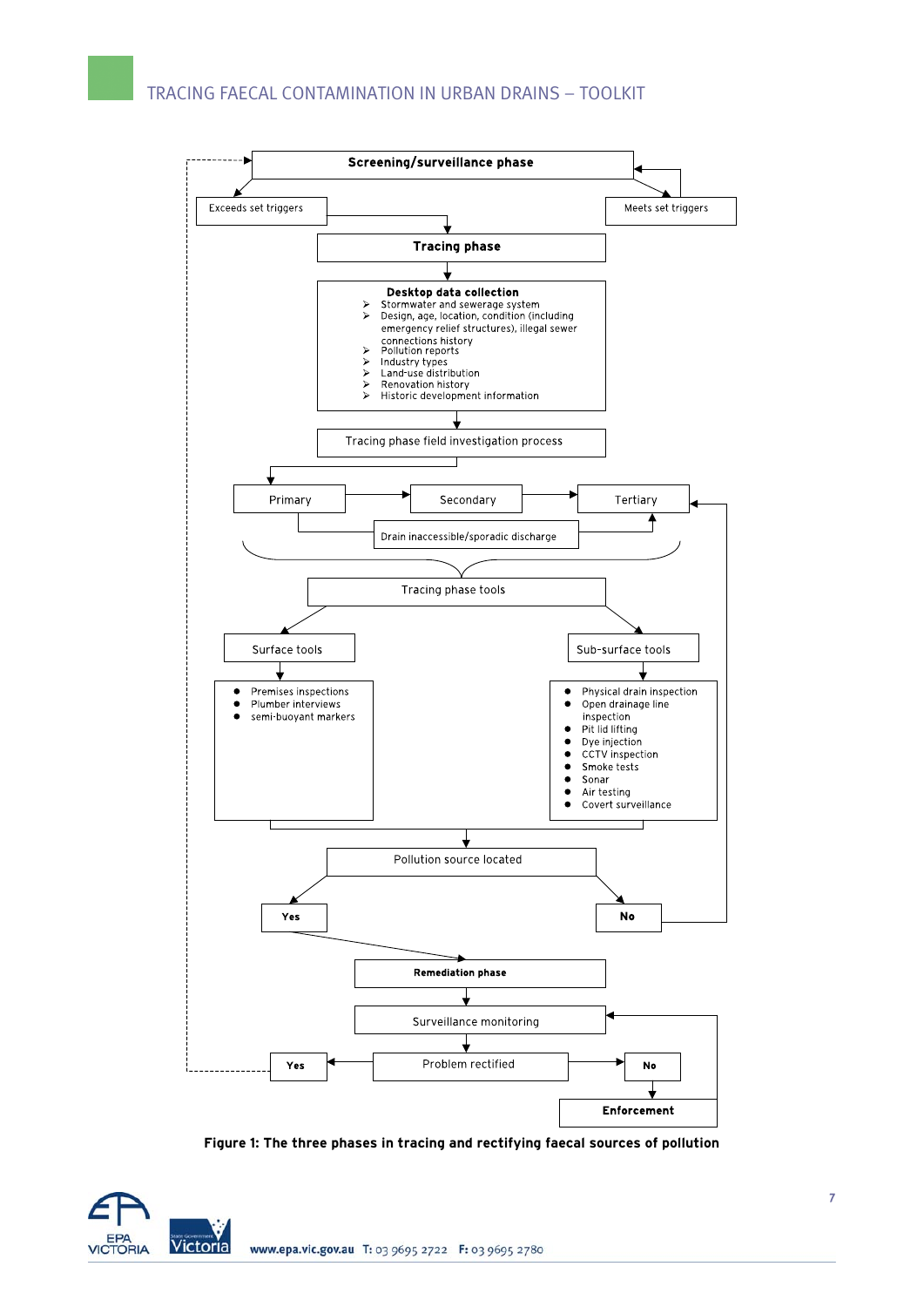#### <span id="page-7-0"></span>**4.2 Tracing sources phase**

This phase focuses on implementing follow-up investigations to locate and identify specific faecal discharges to the stormwater system.

Steps involved in the tracing phase include:

- data collection and analysis for the sub-catchment of concern (desktop investigation)
- source-tracing methods field investigations using primary, secondary and/or tertiary methodologies and the appropriate tools.

#### **4.2.1 Desktop data collection and analysis**

If a tracing investigation is required, desktop data collection and analysis should be undertaken in the first instance.

The information collected may include:

- stormwater and sewerage networks
	- ο location (including emergency relief structures)
	- ο asset design
	- ο age
	- ο condition
	- ο renovation history
	- ο illegal sewer connections history
- land-use distribution
- historic development information
- pollution complaint history
- types of industry.

This information, in combination with water quality data, will assist in tool selection and improve the efficiency with which faecal sources can be located (refer to Appendix 1).

#### **4.2.2 Investigation triggers**

Trigger levels provide guidance for assessing whether a follow-up investigation is required.

The suggested trigger levels for assessing whether an investigation moves from the screening phase to the primary investigation phase under dry weather conditions are any one of the following:

- stormwater drain has a measurable flow with an *E. coli* level above a maximum of 5000 organisms/100 mL
- stormwater drain has a measurable flow with a enterocooci level above a maximum of 2500 organisms/100 mL
- stormwater drain has a measurable flow with an ammonia level above a maximum of 1 mg/L.

Once a trigger is activated, priorities for follow-up investigations should be made on the basis of:

- the associated pollutant load (flows x concentration)
- duration of the discharge (continuous versus intermittent)
- location of the discharge (distance from receiving waters and the proximity to recreational activities)
- potential impact on the receiving water quality and health risk (human versus non-human source).

#### **4.2.3 Investigation methods**

Tracing-phase methods can be described as primary, secondary or tertiary investigations. The tracing process may involve implementing one or a combination of these, depending upon the discharge frequency, discharge type, mode of entry and the structure and design of the drainage system.

#### *Primary investigation*

The objective of the primary investigation phase is to identify obvious locations and sources of faecal contamination through an initial exploration and sampling of the drainage network.

Site selection may be determined in the field based on maps of the drainage system. Tools employed generally include a selection of less-sophisticated subsurface tools, including lifting manhole lids and sampling run-off water in pits and from feeder drains to pits.

Occasionally, sampling may be conducted from within the drainage network by walking upstream and sampling those inlets contributing flowing water. Analysis of water quality data often relies on rapid turnaround to guide further investigations and sampling, particularly if intermittent sources are suspected. *E. coli*, enterococci and ammonia are generally employed as the core water quality indicators during a primary investigation.

#### *Secondary investigation*

If the source(s) of faecal pollution can't be found using the method and tools commonly applied in a primary investigation, the investigation should move to a secondary phase.

The decision on whether a secondary investigation is undertaken or the investigation moves on to the next priority source should be determined on the basis of a cost-benefit analysis, which will include an assessment of the potential severity of the impact of the discharge.

Secondary investigations are generally required for intermittent discharges, as they can be difficult to detect using primary investigation methods.

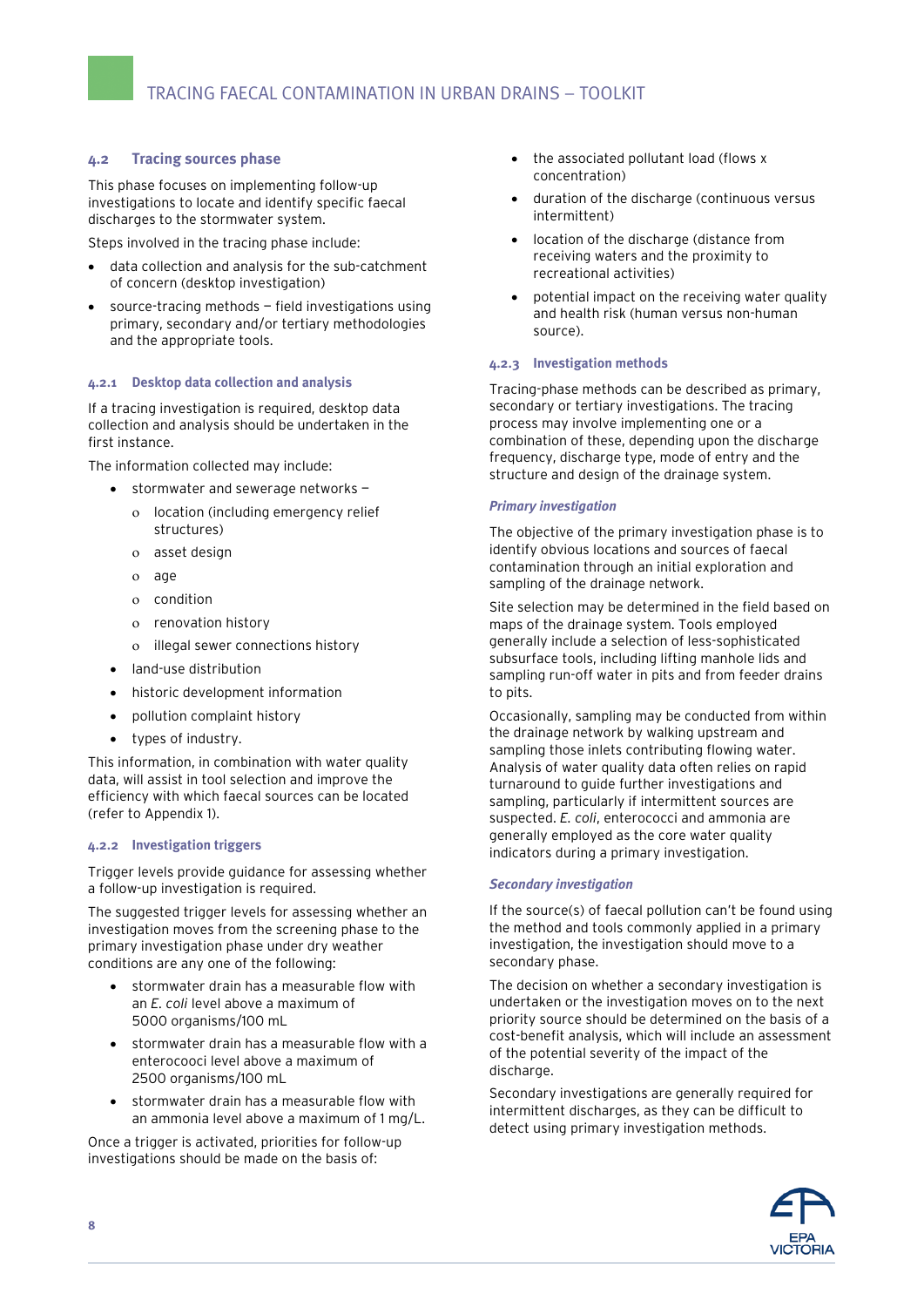<span id="page-8-0"></span>The identification of the causes of intermittent faecal sources is challenging. If, however, the source(s) can be shown to be human in nature and significant in terms of load (not purely sporadic), it should be followed up. These investigations will also provide a greater understanding of the underlying causes of intermittent contamination and guide future investigations.

The objective of a secondary investigation is to ascertain whether a faecal source is following a pattern, either at a specific site or time, in order to isolate potentially problematic sections of the drainage network.

The method involves selecting sampling sites at key locations in the drainage network that will provide evidence indicating which drainage arm may be contributing to the contamination. Tools employed will generally be chosen from the subsurface category, depending upon the suspected location and source (refer to section 4.2.4).

Samples should be taken at the selected sites on a regular basis, either daily or at specific times (such as mornings and afternoons) for, say, five consecutive days. The core water quality indicators measured are generally *E. coli*, enterococci and ammonia. In addition, one or a combination of further indicators may be used to identify and distinguish the suspected source (refer to section 4.2.5).

Secondary investigations may have more success in detecting intermittent sources where:

- sampling times are matched to post-peak sewer flow periods (if this can be determined practically)
- an increased number of water quality indicators are used to distinguish the source and type of discharge prior to the application of more expensive field investigation tools
- a combination of one or more sophisticated tools are implemented after further water quality analysis (refer to Appendix 2).

#### *Tertiary investigation*

Tertiary investigations may be necessary where a source of contamination is significant, yet intermittent or sporadic, and has not been identified using secondary investigation methods.

This method involves the use of more sophisticated tools and the collection of water quality data over time, either through deployment of automatic samplers in the drainage system, continuous measuring probes or through rising stage hydrograph sampling methods. At least two sets of automatic samplers or probes separated by distance within the drainage network are required to isolate suspect drainage network sections. Probes that measure surrogates for faecal contamination (nitrogen species) can be used. Samples are also generally analysed for the core water quality indicators (for example, *E. coli* and enterococci).

Often, the identification and remediation of sporadic discharges relies on real-time community complaints and reporting of spill/pollution events, backed up by prompt follow-up investigations using surface tools. Where pollution is sporadic and a source(s) cannot be readily determined, a decision will need to be made whether to proceed with further investigation at that time or to focus efforts on other identified priority sources.

#### **4.2.4 Tool selection**

A range of tools can be used in tracing-phase investigations. Appendix 2 outlines the advantages and disadvantages of each tool and describes their general application. The challenge is to select the most appropriate tool or combination of tools.

The selection of tool(s) will largely be determined by the level of understanding of the drainage system and analysis of information collected in the screening phase. Factors that will significantly influence the choice of tool(s) include the:

- nature and distribution layout of the stormwater and sewerage systems
- age, size and condition of the pipe(s)
- discharge frequency, discharge type and its suspected mode of entry.

Each tool has advantages and disadvantages and no single tool can be assigned to any specific level of investigation. The range of tools described in Appendix 2 should not be viewed as exclusively for use in any investigation phase.

The tools may be categorised as 'subsurface' and 'surface.' Use of subsurface tools involves field investigations and/or data collection within the subsurface infrastructure (for example, in drains and sewers). Use of surface tools involves the collection of information from the surface and requires interaction with the catchment community.

Generally, subsurface tools are preferred to surface tools, due to the reduced degree of reliance on public information and the increased efficiency with which the sources can be located and rectified. Surface tools are more applicable in field investigations before a faecal source has been identified.

Nine subsurface tools have been identified. All involve some degree of inspection or access within the drainage system:

- physical drain inspection
- open drainage line inspection
- pit lid lifting
- dve injection

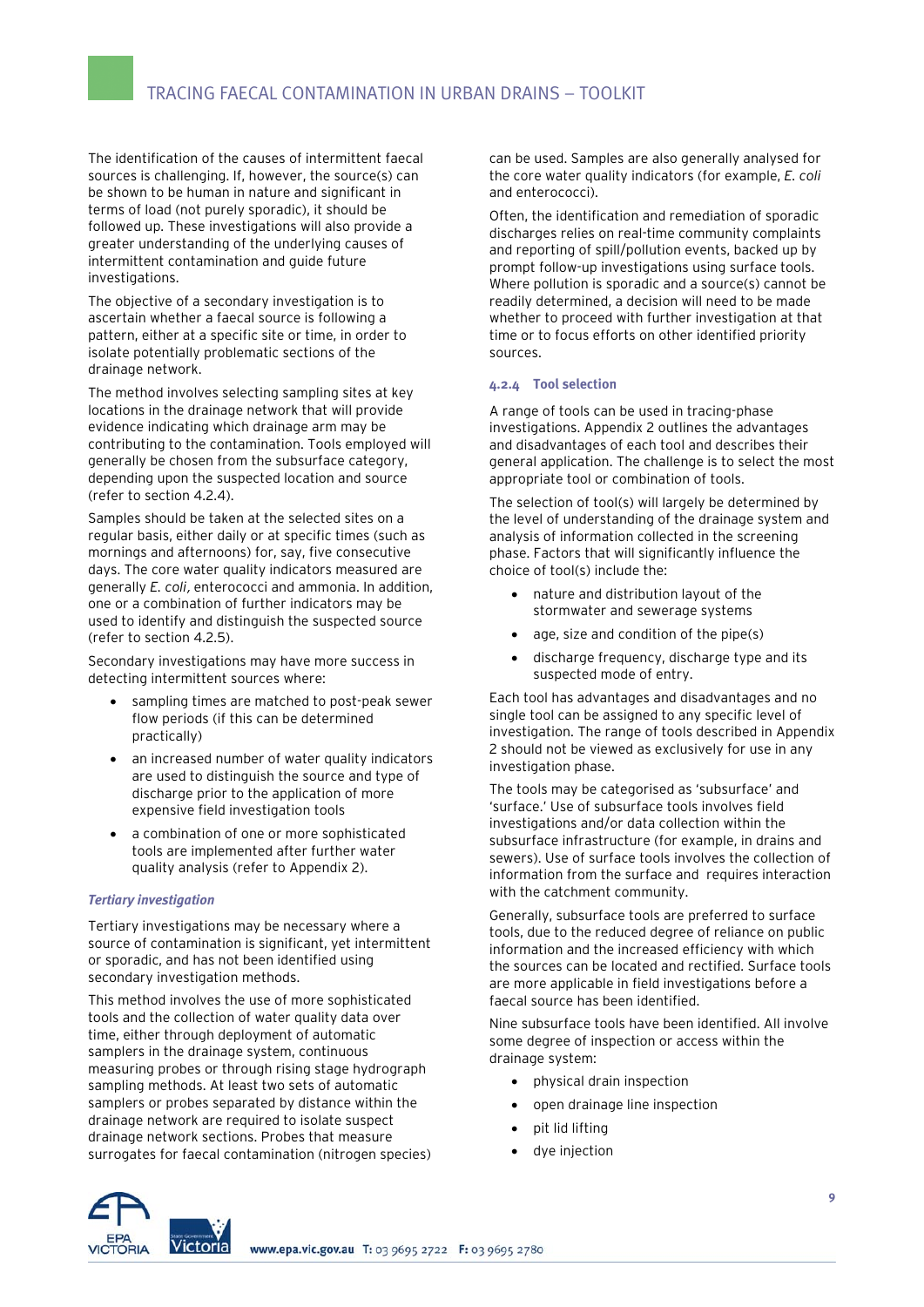- <span id="page-9-0"></span>• CCTV inspection
- smoke testing
- sonar
- air testing
- covert surveillance.

Three surface tools have been identified. Each requires some understanding of the plumbing infrastructure, either by direct inspection or via consultation with relevant individuals:

- premises inspections
- plumber interviews
- semi-buoyant markers that are added to the sewerage system from toilets.

The location of faecal source(s) may require stepping through the various investigation levels. In general, as the investigation advances, more sophisticated tools are required at a greater cost.

#### **4.2.5 Water quality indicators**

No single water quality indicator can distinguish and identify the exact type of discharge. For each investigation, a combination of indicators should be chosen to distinguish human from non-human faecal sources and to assist in the selection of the most appropriate investigation tools.

The following water quality indicators are recommended to locate and identify faecal sources:

*Core indicators:* 

- *E. coli*
- enterococci
- ammonia.

*Additional indicators (as necessary):* 

- faecal sterols
- nitrogen species
- caffeine
- surfactant/detergent analyses (i.e., AAAS).

Appendix 3 outlines the general application for each of the water quality indicators.

The core indicators are generally employed for primary and secondary investigations. These indicators are usually present in sewage at measurable concentrations, but are not specific to human faecal contamination.

The generic microbial faecal indicators (*E. coli* and enterococci) can be used at all investigation levels, rather than measuring specific microbial pathogens, which are not cost-effective for general investigations. This is based on the assumption that high levels of generic microbial faecal indicators contain humanderived contamination until field investigations prove otherwise.

Both *E. coli* and enterococci are used to assess the generic level of microbial faecal contamination. *E. coli* has been shown in epidemiological studies to consistently relate to health outcomes for freshwater recreational water users (Wade *et al.* 2003; Wiedenmann *et al.* 2006). In marine/estuarine waters, *E. coli* is more readily inactivated than enterococci and does not correlate as well to health risk as enterococci in these systems.

If screening results indicate low faecal contamination (in other words, below the trigger levels), follow-up investigations should not be given high priority. Further assessment of the source of contamination through the use of additional indicators, such as faecal sterols, is also of limited value.

Where results indicate faecal contamination above the trigger levels, additional indicators may be used to provide more information on the source of the discharge and to assist in the differentiation between human and non-human faecal sources. This should be done as part of the early stages of the investigation to better inform the choice of tools for the follow-up investigation.

Sterol biomarker analysis should be used as the first step to help distinguish between human and nonhuman faecal sources. An important advance in using faecal sterols has been the realisation that it is critical to measure both the ratios and absolute concentration of at least four of these related compounds to attribute faecal source contributions between humans, herbivores, and birds (Ashbolt and Roser 2003). If analysis of sterols does not assist in identifying the source of microbial contamination, further water quality indicators — such as surfactants — may be used.

Caffeine has been examined as a tool for assessing human influence on aquatic systems. Although caffeine is metabolised when consumed, a small amount of ingested caffeine remains intact when excreted (Peeler *et al.* 2006). Overall, concentrations of caffeine are typically less than those of faecal sterols, but caffeine tends to stay in solution, whereas sterols associate with fine particulates (Peeler *et al.* 2006). Consequently, where sterol analysis provides no definitive answer on distinguishing human versus non-human faecal sources, the use of caffeine may prove useful.

Nitrogen species, such as ammonia nitrogen (NH<sub>3</sub>-N), are associated with the breakdown of faecal material in water. They can be sampled using in-situ continuous probes and can give a quick and inexpensive indication of potential faecal source discharges. Nitrogen species are not, however, specific to human faecal matter nor effective in distinguishing human versus non-human sources. This indicator is best used during field investigations where automatic samplers are deployed and quick turnaround times are required.

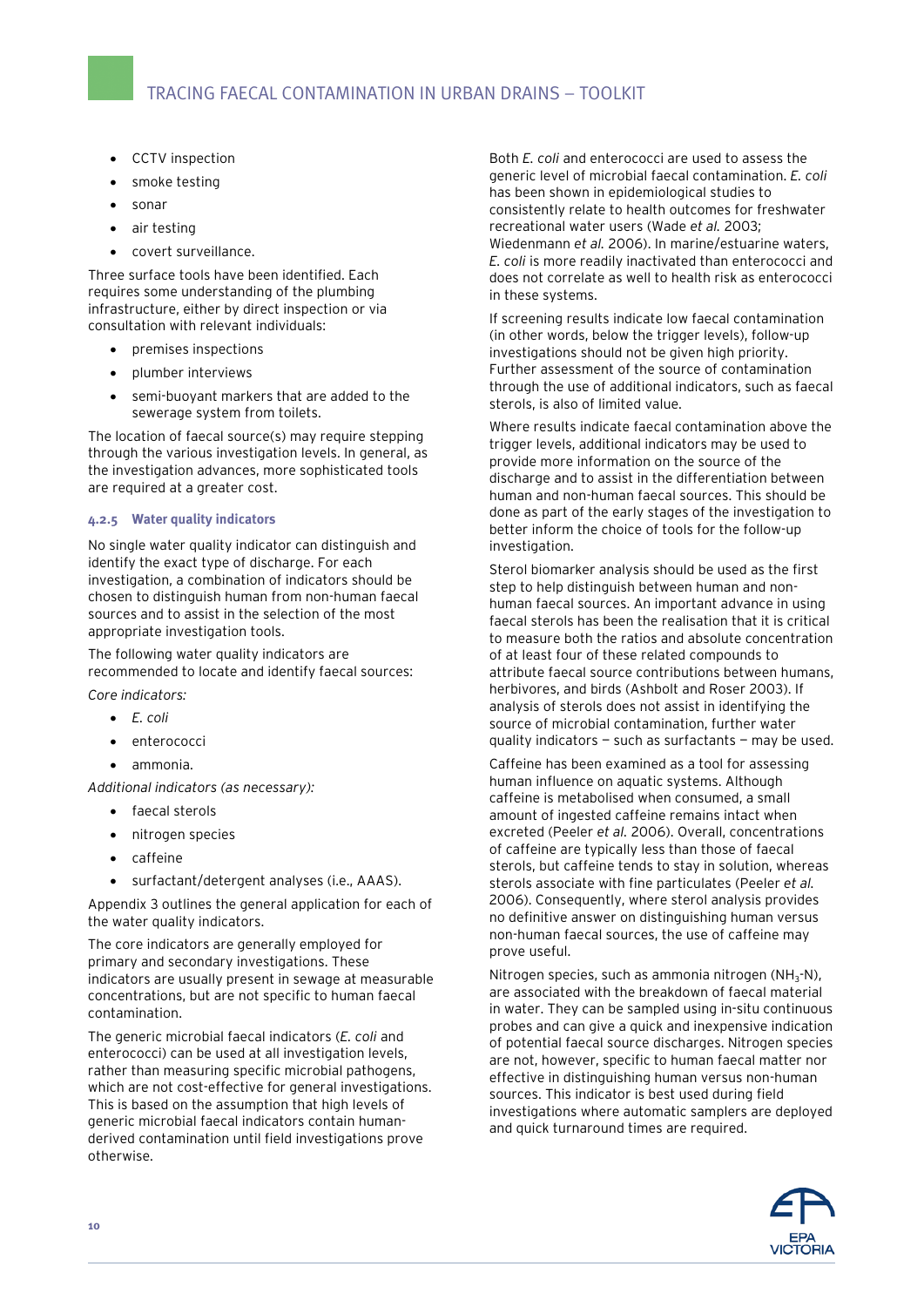<span id="page-10-0"></span>Tertiary investigations generally rely on a small, specific set of water quality indicators. In the case of continuous probes, only one indicator may be relevant (for example, ammonium). Automatic samplers may allow for the analysis of several water quality indicators, but the set will be constrained by small collection volumes and sample preservation requirements.

The higher costs associated with using additional indicators dictate they should only be used where there is a high microbial faecal indicator result or where needed to resolve a particular source.

#### **4.3 Remediation phase**

Once a faecal source has been identified and located, action must be taken to fix or eliminate the source. To determine how to proceed in rectifying the problem, the four following questions should be answered for each individual source (Center for Watershed Protection, 2004):

- Who is responsible for the discharge?
- What methods can be used to fix it?
- How long will it take to fix?
- How will remediation be confirmed?

The answer to each of these questions will depend on the source of the discharge.

Discharges will generally originate from one of the following sources:

- residential premises due to an illegal internal plumbing connection
- commercial premises due to an illegal or crossconnection
- an infrastructure failure within the sewer
- an indirect, sporadic discharge resulting from leaks, spills or overflows from residential, commercial or industrial premises.

The roles and responsibilities for the notification and remediation of each discharge source will generally be defined on the basis of the responsibility or ownership for the asset and the Act/s under which the responsible protection agencies operate.

Where a source originates from industrial, residential or commercial premises it is the responsibility of the property owner to rectify the issue.

For local drainage issues, the property owner and/or local government (depending upon the location) are generally responsible for rectifying the source. For an infrastructure failure within the sewer, Melbourne Water or the relevant water retail company is generally responsible for remediation.

Responsibility for notifying the asset owner will depend on the location of the discharge. For local drainage and septic tank issues (systems under 5000 litres capacity), local government is generally responsible for notifying the asset owner and ensuring compliance with the Local Government Act (Victorian Government, 1989) and the Environment Protection Act (Victorian Government, 1970).

For industrial premises, EPA is responsible for notification. For sewerage infrastructure, Melbourne Water is generally responsible for notifying the relevant retail water company, with support from EPA if required.

Enforcement action that the responsible parties can implement to rectify a faecal source may comprise a:

- warning (verbal or letter)
- notices requiring remedial action
- prosecution

or

• any combination of the above.

The choice of enforcement tools will be influenced by:

- the seriousness of the offence due to the harm or potential harm to the environment or risk to public health
- the extent of the offence, the public concern generated and the need for deterrence, both specific and general
- the cooperation given and whether enforcement measures have been taken against others arising from the same incident
- the previous history of the offender and whether enforcement measures are necessary to ensure compliance with the Act/s
- the precedent which may be set by any failure to take enforcement action
- the culpability of the offender, whether it be a corporation or employee, including mitigating or aggravating circumstances.

If the asset owner is reluctant to rectify the issue or it is not clear who the asset owner is, EPA will work with the relevant protection agency/agencies to determine an appropriate course of action.

Clear guidance should be provided by the responsible agency on a time frame to remediate a faecal source. Time frames should be guided by the seriousness of the discharge in terms of the harm or potential harm to the environment. A discharge that poses a significant threat to human health or water quality must be rectified immediately.

Monitoring may be required to confirm that the remediation has been effective. Melbourne Water and/or the asset owner are generally responsible for undertaking monitoring to ensure the problem has been rectified and does not reoccur. This may be done through a surveillance or targeted monitoring program.

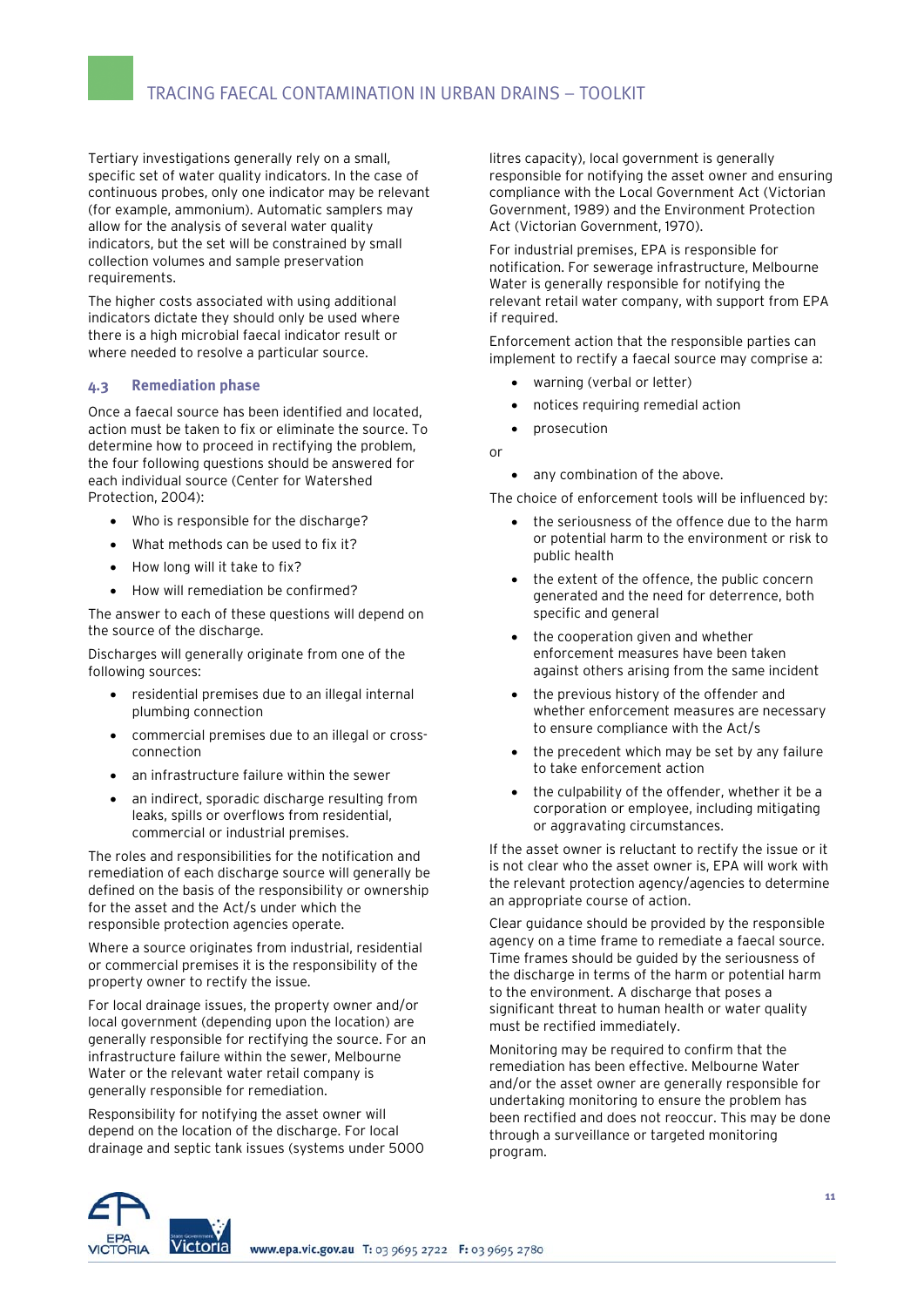# <span id="page-11-0"></span>**5. IMPLEMENTATION OF THE GUIDELINE**

The purpose of this guideline is to detail a standard framework and a set of tools that can be used to locate faecal pollution sources within the drainage sub-catchments of the Yarra River. Four Victorian Government sectors are involved in the implementation of this guideline:

- Melbourne Water
- EPA
- water retailers; (South East Water, City West Water and Yarra Valley Water)
- local government.

The guideline may also be used in other urban catchments, with appropriate input from the key waterway and drainage managers for the particular catchment.

**Melbourne Water**: Melbourne Water is responsible for leading the screening and tracing-phase field investigations. As the regional drainage authority, it is responsible for the management of the regional drainage network and waterways (generally in catchments of greater than 60 hectares). It is also generally responsible for surveillance monitoring to ensure remediation of the source(s) has occurred and remains effective.

**Environment Protection Authority**: EPA Victoria is responsible for documenting and reviewing this guideline, in consultation with Melbourne Water and other appropriate agencies. EPA will also work with all responsible parties to develop clarity in remediation and enforcement roles.

EPA also provides a support role (resources and advice) for Melbourne Water in undertaking aboveground tracing activities, particularly associated with industrial premises.

**Water retailers**: As the key sewerage asset owners, City West Water, Yarra Valley Water and South East Water provide information on the sewer assets and emergency relief structures (ERSs). If a faecal source is identified as originating from the sewer, the water retailer is responsible for leading the investigation and remediation of the source and seeking assistance where required.

**Local Government**: Local government, as a local drainage authority, is responsible for management of the local drainage network (generally drains and waterways with catchments of fewer than 60 hectares) (EPA Victoria, Municipal Association of Victoria and Melbourne Water, 2005) and septic tank systems with a capacity under 5000 litres. It is responsible for notifying asset owners where a faecal source from a commercial or residential (septic tank) source has been identified as discharging into the local drainage network.

### **6. SUMMARY**

This guideline will assist in achieving the key goals of the Yarra River Action Plan (Victorian Government 2005). In particular, implementation of the framework will enhance the abilities of responsible Victorian government agencies to address faecal contamination in urban stormwater drains in a coordinated and consistent manner.

The components of the framework comprise:

- procedures and processes to be applied, including
	- ο audit of the existing system/catchment (screening phase)
	- ο desktop assessment of the catchment/sub catchment
	- ο field investigations to identify faecal contamination sources
- remediation of identified sources of faecal contamination
- surveillance monitoring to ensure the process has been effective
- roles and responsibilities for the implementation of the framework
- evaluation of the framework, based on past investigations and future advances in sourcetracing tools and methodologies.

This guideline should be used in addition to other catchment management programs that address practices contributing to faecal source pollution. In some circumstances, significant faecal pollution may be directly linked to these broader catchment issues, rather than specific point-source pollution. Therefore, it is important that sanitary inspections and sewerage audits are undertaken to support faecal source tracing and remediation.

EPA envisages that this guideline will be updated as technology advances, leading to the broadening of the tools in the toolkit and further improvements in methodologies. This will potentially include adoption of new microbial source-tracing methods, particularly for indicators specific to human faecal sources.

Improved interaction between agencies will further enhance the implementation of this framework and its effectiveness in tracing and remediation of faecal inputs to waterways from urban drains.

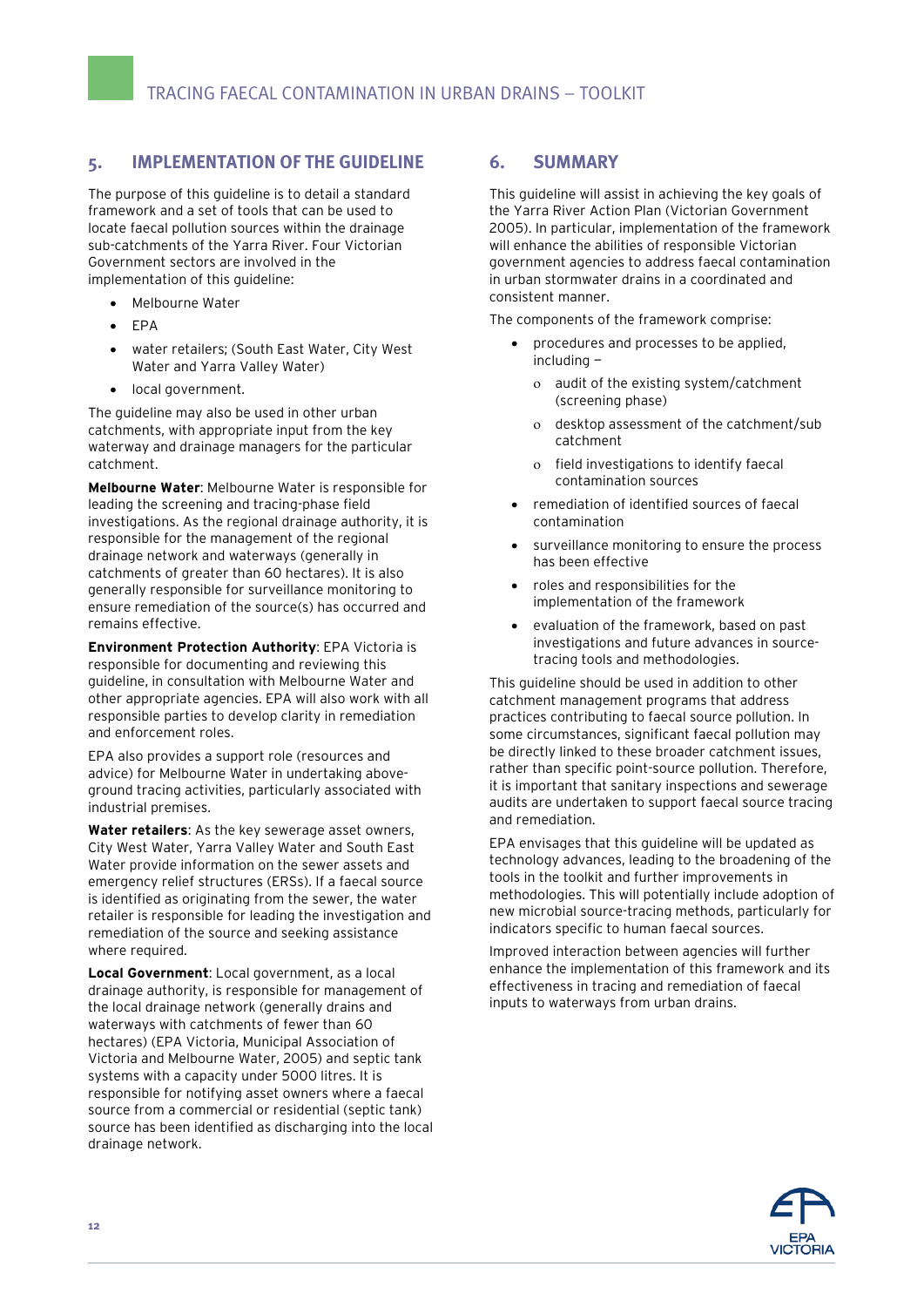### <span id="page-12-0"></span>**REFERENCES**

Ashbolt NJ, Roser D (2003). Interpretation and management implications of event and baseflow pathogen data. In: Pfeffer MJ, Abs DJV, Brooks KN (eds.). *Proceedings of the American Water Resources Association*, New York, NY.

Center for Watershed Protection (2004). *Illicit Discharge and Detection and Elimination. A Guidance Manual for Program Development and Technical Assessments*.

EPA Victoria (2000). *A Guide to the sampling and analysis of waters, wastewaters, soils and wastes*. (EPA publication 441).

EPA Victoria (2007). *Screening Investigation of faecal pollution sources in the lower and middle Yarra River*.(EPA Publication 1184).

EPA, Melbourne Water and MAV (2005). *Protecting our Bays & Waterways*. Partnership agreement between EPA, MAV and Melbourne Water for urban stormwater management in the Port Phillip and Westernport catchments.

Peeler KA, Opsahl SP, Chanton JP (2006). Tracking anthropogenic inputs using caffeine, indicator bacteria, and nutrients in rural freshwater and urban marine systems. *Environmental Science and Technology* 40(24): 7616-7622.

Victorian Government (2005). *Yarra River Action Plan*.

Victorian Government (1970). *Environment Protection Act 1970*.

Wade TJ, Pai N, Eisenberg JN, Colford JM (2003). Do US Environmental Protection Agency water quality guidelines for recreational waters prevent gastrointestinal illness? A systematic review and meta-analysis. *Environmental Health Perspectives* 111(8): 1102-1109.

Wiedenmann A, Kruger P, Dietz K, Lopez-Pila JM, Szewzyk R, Botzenhart K (2006). A randomized controlled trial assessing infectious disease risks from bathing in fresh recreational waters in relation to the concentration of *Escherichia coli*, intestinal enterococci, *Clostridium perfringens*, and somatic coliphages. *Environmental Health Perspectives* 114(2): 228-236.

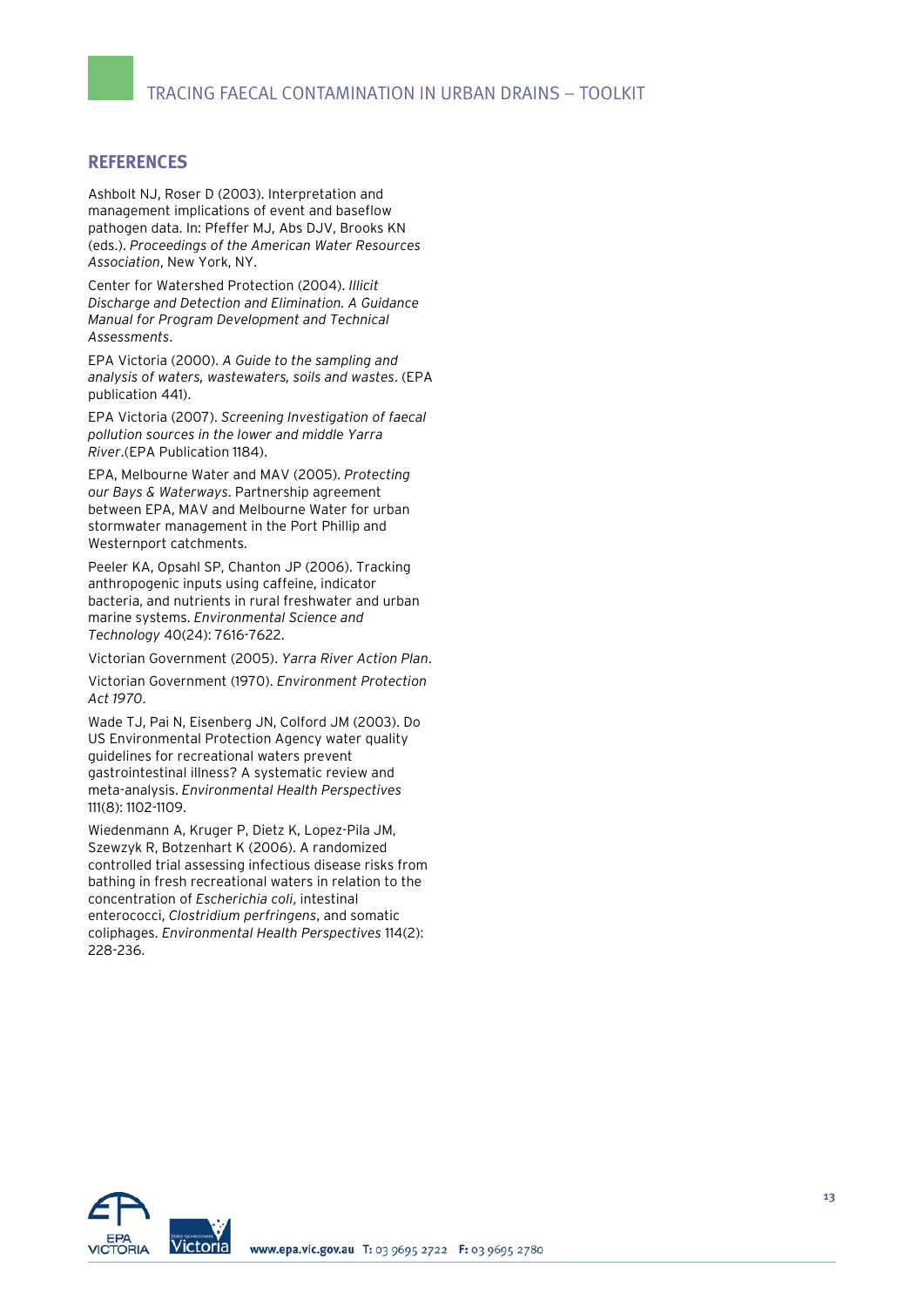# **APPENDIX 1: DESKTOP DATA COLLECTION**

<span id="page-13-0"></span>

| Data collection                                                             | Application/source                                                                                                                                                                                                                                                                                                                                                                                                                                                                                                                                                                                                                                                                                                                                                                                                                                                                                                                                                                                                                                                                                                                                                 |
|-----------------------------------------------------------------------------|--------------------------------------------------------------------------------------------------------------------------------------------------------------------------------------------------------------------------------------------------------------------------------------------------------------------------------------------------------------------------------------------------------------------------------------------------------------------------------------------------------------------------------------------------------------------------------------------------------------------------------------------------------------------------------------------------------------------------------------------------------------------------------------------------------------------------------------------------------------------------------------------------------------------------------------------------------------------------------------------------------------------------------------------------------------------------------------------------------------------------------------------------------------------|
| Sewerage and<br>stormwater assets<br>(including ERS<br>locations/operation) | Current sewerage information is available electronically from water retailers. Current stormwater asset information is generally provided in electronic form by local government<br>sources. The elevation data contained within each individual asset item (i.e., the relative heights of the sewer and stormwater drains) shows whether the sewerage pipes are located<br>above or below the stormwater drains and, so, indicates the likely pollutant pathway in the event that a fault in the sewerage network is the source of contamination. When a sewer<br>pipe is above the stormwater drain, there is more opportunity for sewage to leak from the sewerage network into the stormwater drain than where the drainage infrastructure is<br>located above the sewer. However, when the sewerage network is under pressure, such as during heavy rain periods, the potential for sewage to be surcharged to the environment<br>through emergency relief structures into the drainage network increases. Seepage of sewage into the stormwater system can also occur via illegal connections, or a cross-<br>connection from sewer to the stormwater drain. |
| Drainage/sewer<br>system condition/<br>audits                               | Information obtained through drainage and sewerage audits may be useful in identifying potential faecal sources. Tributary pipe networks can also be a source of faecal pollution.<br>This information, where known, is available from water retailers.                                                                                                                                                                                                                                                                                                                                                                                                                                                                                                                                                                                                                                                                                                                                                                                                                                                                                                            |
| Illegal connections<br>history                                              | Where available, this information can be obtained from the Plumbing Industry Commission (PIC). PIC investigates areas that have a high proportion of substandard workmanship. If<br>these areas correlate to locations with high bacterial loads, this may indicate illegal connections are a significant source of faecal pollution.                                                                                                                                                                                                                                                                                                                                                                                                                                                                                                                                                                                                                                                                                                                                                                                                                              |
| Renovation history                                                          | Renovation history within a target catchment is usually held by local government and is useful in assessing the likelihood of a faecal pollution incident in a particular area. Areas of<br>significant land-use change, for example, may result in illegal connection of sewerage pipes into the stormwater system, primarily due to the lack of labelling on such infrastructure.<br>The nature of historic development within a target catchment may suggest other types of activities that may have resulted in cross-connections or illegal connection of sewer to the<br>stormwater system. Local government may be a good source of this type of information.                                                                                                                                                                                                                                                                                                                                                                                                                                                                                               |
| Septic tank locations                                                       | There may be small pockets of older residential areas that are not connected to sewer. These areas may have inappropriate on-site wastewater systems (as a result of their age).<br>Local government is a good source of this type of information.                                                                                                                                                                                                                                                                                                                                                                                                                                                                                                                                                                                                                                                                                                                                                                                                                                                                                                                 |
| Land use/zoning                                                             | Land-use/zoning distribution data assists in quiding the selection of appropriate tool(s) for investigations. For example, a tool that works well in an industrial catchment may not be<br>as effective in a residential catchment. This data can be obtained from local government and EPA.                                                                                                                                                                                                                                                                                                                                                                                                                                                                                                                                                                                                                                                                                                                                                                                                                                                                       |
| Pollution complaint<br>history                                              | This information is available from EPA and other agencies that may receive community reports of pollution. Pollution complaint history may indicate potential faecal pollutant<br>sources.                                                                                                                                                                                                                                                                                                                                                                                                                                                                                                                                                                                                                                                                                                                                                                                                                                                                                                                                                                         |
| Industry types                                                              | EPA, local government and retail water companies hold information that can contribute to developing an understanding of industry types within a sub-catchment.                                                                                                                                                                                                                                                                                                                                                                                                                                                                                                                                                                                                                                                                                                                                                                                                                                                                                                                                                                                                     |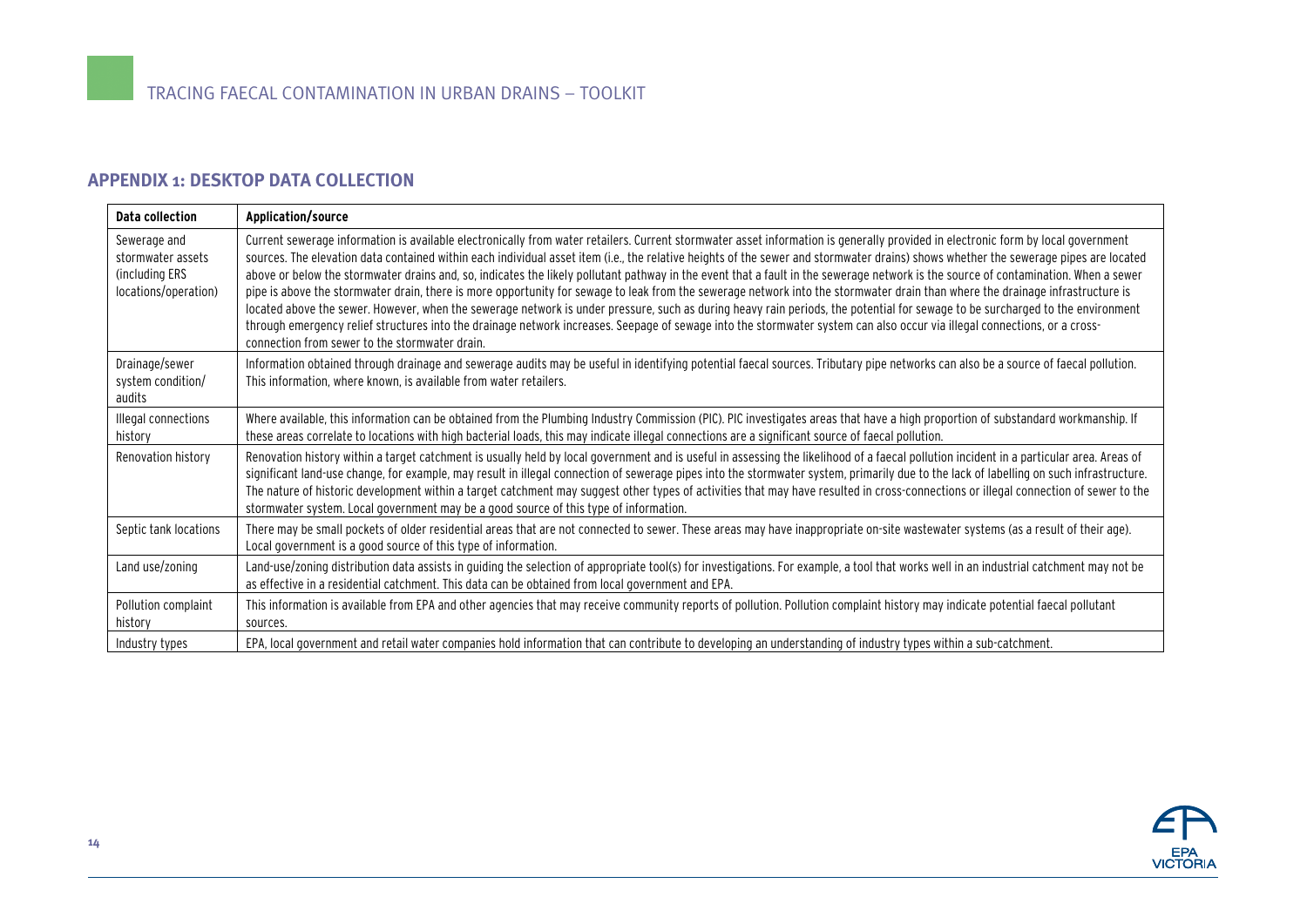# **APPENDIX 2: TOOLS FOR INVESTIGATION OF FAECAL SOURCES IN DRAINS**

| Tool                      | <b>Description</b>                                                                                                                                                                                                                                                    | Advantages/disadvantages                                                                                                                                                                                                                                                                                                                                                                                                                                                                                                                             | <b>Application</b>                                                                                                      |  |
|---------------------------|-----------------------------------------------------------------------------------------------------------------------------------------------------------------------------------------------------------------------------------------------------------------------|------------------------------------------------------------------------------------------------------------------------------------------------------------------------------------------------------------------------------------------------------------------------------------------------------------------------------------------------------------------------------------------------------------------------------------------------------------------------------------------------------------------------------------------------------|-------------------------------------------------------------------------------------------------------------------------|--|
| Subsurface tools          |                                                                                                                                                                                                                                                                       |                                                                                                                                                                                                                                                                                                                                                                                                                                                                                                                                                      |                                                                                                                         |  |
| Physical drain inspection | Walking up the drainage network to determine the physical<br>location of sewer ingresses into the stormwater system.                                                                                                                                                  | Most cost-effective method for identifying faecal sources,<br>particularly continuous discharges, where access allows. Requires<br>specialist qualifications, including personnel with confined-space<br>certification and experience.<br>Access and safety issues depend on drain type and location.                                                                                                                                                                                                                                                | Primary and secondary<br>investigations.                                                                                |  |
| Drainage line inspection  | Walking the open drainage line, observing any flows/discharges in<br>order to identify pollution sources.                                                                                                                                                             | Open drainage lines are rare in urban environments. Faecal pollution<br>may not be visible, requiring sampling to confirm pollution.                                                                                                                                                                                                                                                                                                                                                                                                                 | Primary investigations.                                                                                                 |  |
| Pit lid lifting           | Lifting of stormwater pit lids and observing the flow<br>characteristics within the network.                                                                                                                                                                          | Most cost-effective method combined with visual observations,<br>where access to the system is not constrained.<br>Similar range of constraints to a physical drain inspection.                                                                                                                                                                                                                                                                                                                                                                      | Widely applied during<br>primary investigations. Most<br>applicable for primary and<br>secondary investigations.        |  |
| Dye testing               | Flushing of dye into the sewer at a specific location and having<br>observers at other locations to determine the location of breach<br>from sewer to stormwater. It is an excellent tool to identify illegal<br>sewer connections.<br>Numerous products and colours. | Does not require confined-space entry. Can pinpoint a specific<br>source, generally from specific premises. Effective in identifying<br>intermittent source from premises. Property owners must be<br>notified. Cannot be undertaken at multiple premises at a time and<br>requires at least two staff. Can be difficult to see dye during high-<br>flow or turbid conditions. Can be time-consuming during low flows<br>and gradients. Some of these products are not inert and may<br>themselves constitute pollution at incorrect concentrations. | Most applicable after<br>primary, secondary and<br>tertiary inspections, where<br>illegal connections are<br>suspected. |  |
| CCTV inspection           | Use of remote camera equipment in stormwater and sewerage<br>systems to determine the location of breaches where sewer or<br>other groundwater is or has the potential to infiltrate the<br>stormwater system.                                                        | Useful tool where access to the stormwater or sewer system is<br>constrained. Will not detect all types of discharges, particularly if<br>discharge is not happening at the time of inspection. Televising is not<br>practical under high flows or where sewers are obstructed.<br>Specialist equipment and skills required.<br>Can be expensive.                                                                                                                                                                                                    | Most applicable where access<br>to the stormwater or sewer<br>system is restricted.                                     |  |

<span id="page-14-0"></span>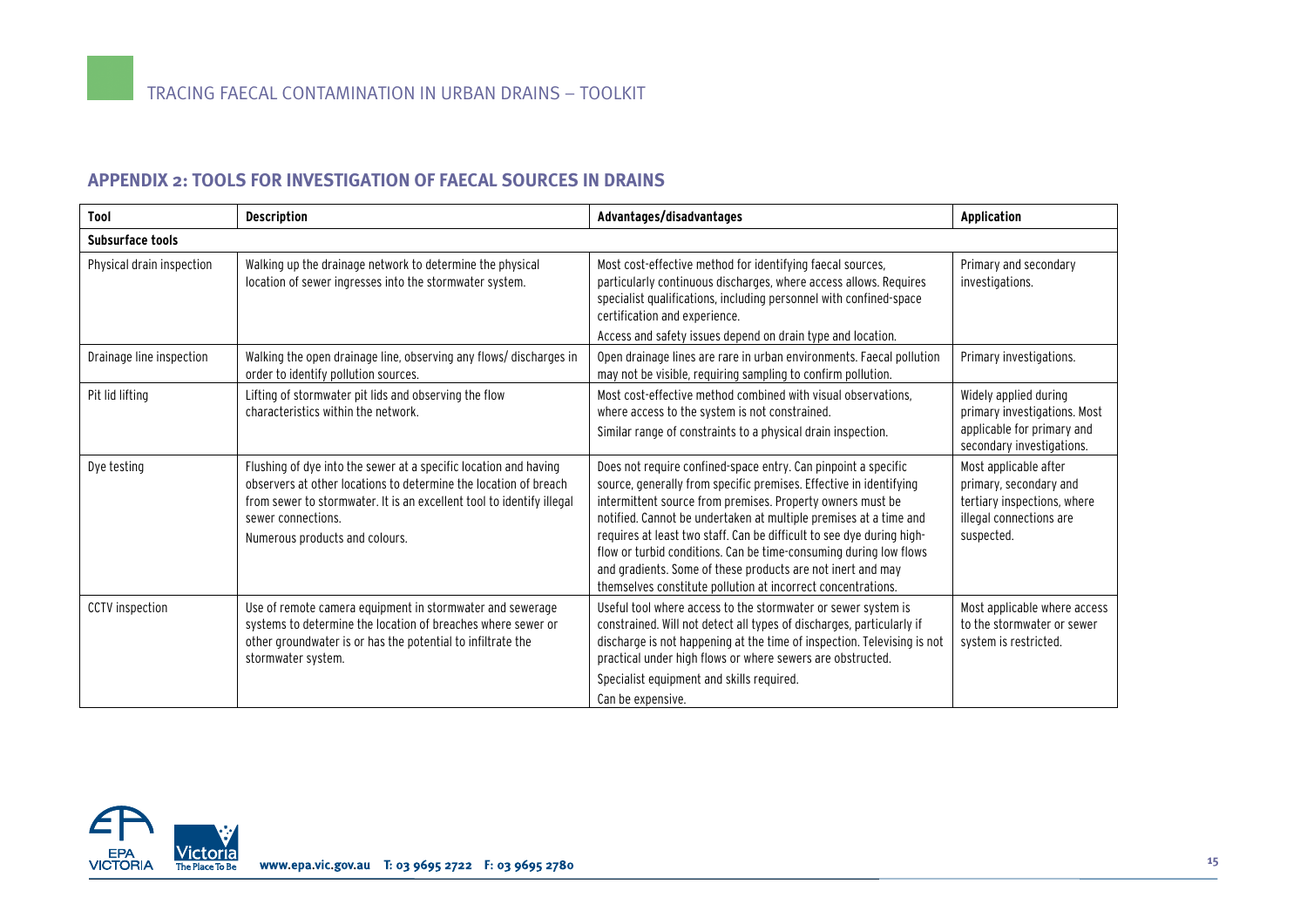# TRACING FAECAL CONTAMINATION IN URBAN DRAINS – TOOLKIT

| Tool                                                                | <b>Description</b>                                                                                                                                                   | Advantages/disadvantages                                                                                                                                                                                                                                                                                                                                                                                                                                                                                                                                                                     | <b>Application</b>                                                                                                                                                              |
|---------------------------------------------------------------------|----------------------------------------------------------------------------------------------------------------------------------------------------------------------|----------------------------------------------------------------------------------------------------------------------------------------------------------------------------------------------------------------------------------------------------------------------------------------------------------------------------------------------------------------------------------------------------------------------------------------------------------------------------------------------------------------------------------------------------------------------------------------------|---------------------------------------------------------------------------------------------------------------------------------------------------------------------------------|
| Smoke testing                                                       | Pumping smoke into either sewer or a septic to determine whether<br>there are leaks in the system.                                                                   | Direction of smoke flow may make identifying the source of the<br>breach difficult. This tool is most appropriate for drainage networks<br>where pipe diameters are too small for CCTV and/or multiple access<br>to individual properties is required (i.e., source has not been isolated<br>to one location).                                                                                                                                                                                                                                                                               | Most applicable where access<br>to the stormwater or sewer<br>system is restricted.                                                                                             |
| Sonar                                                               | Use of sonic waves to determine the structural integrity of the<br>pipe.                                                                                             | Specialist knowledge regarding their operation is required.                                                                                                                                                                                                                                                                                                                                                                                                                                                                                                                                  | Not widely applied.<br>Most applicable after<br>primary, secondary and<br>tertiary investigations fail to<br>detect a source.                                                   |
| Air testing                                                         | Similar to smoke testing, but the leak is defined by bubbles. Can be<br>investigated using off-the-shelf equipment and detects small<br>fractures in piped networks. | Generally applies only to areas where pipes are submerged below a<br>fluid to enable identification. Less effective in porous pipes.                                                                                                                                                                                                                                                                                                                                                                                                                                                         | Not widely applied.<br>Most applicable after<br>primary, secondary and<br>tertiary investigations fail to<br>detect a source and where<br>pipes are submerged below a<br>fluid. |
| Rising-stage hydrograph<br>sampling (i.e., rising-stage<br>bottles) | Rising-stage samplers are low-cost alternatives to automatic<br>samplers and can be used to collect representative water quality<br>samples over a hydrograph event. | Collecting representative samples manually over a hydrograph event<br>is generally impractical using a manual sampling program. Simple<br>rising-stage samplers are very successful for event-based sample<br>collections.                                                                                                                                                                                                                                                                                                                                                                   | Most applicable for<br>secondary and tertiary<br>investigations. Effective<br>method to identify<br>intermittent discharges.                                                    |
| Automatic data collection                                           | Makes use of automatic equipment programmed to collect samples<br>in response to changes in stage, flow and time.                                                    | Not as labour-intensive as manual sampling. Effective in taking a<br>large number of samples over a set time scale and typically<br>characterises water quality over a longer period. Effective in<br>identifying intermittent discharges and sporadic discharges.<br>Effective in assessing and evaluating the variable nature of faecal<br>source discharges.<br>Costly. Considerations when using automatic sampling methods<br>include cost, vandalism, power failure, flood damage or programming<br>errors. Some parameters are not amenable to collection by an<br>automatic sampler. | Most applicable for tertiary<br>investigations due to cost.<br>Effective method to identify<br>intermittent and sporadic<br>discharges.                                         |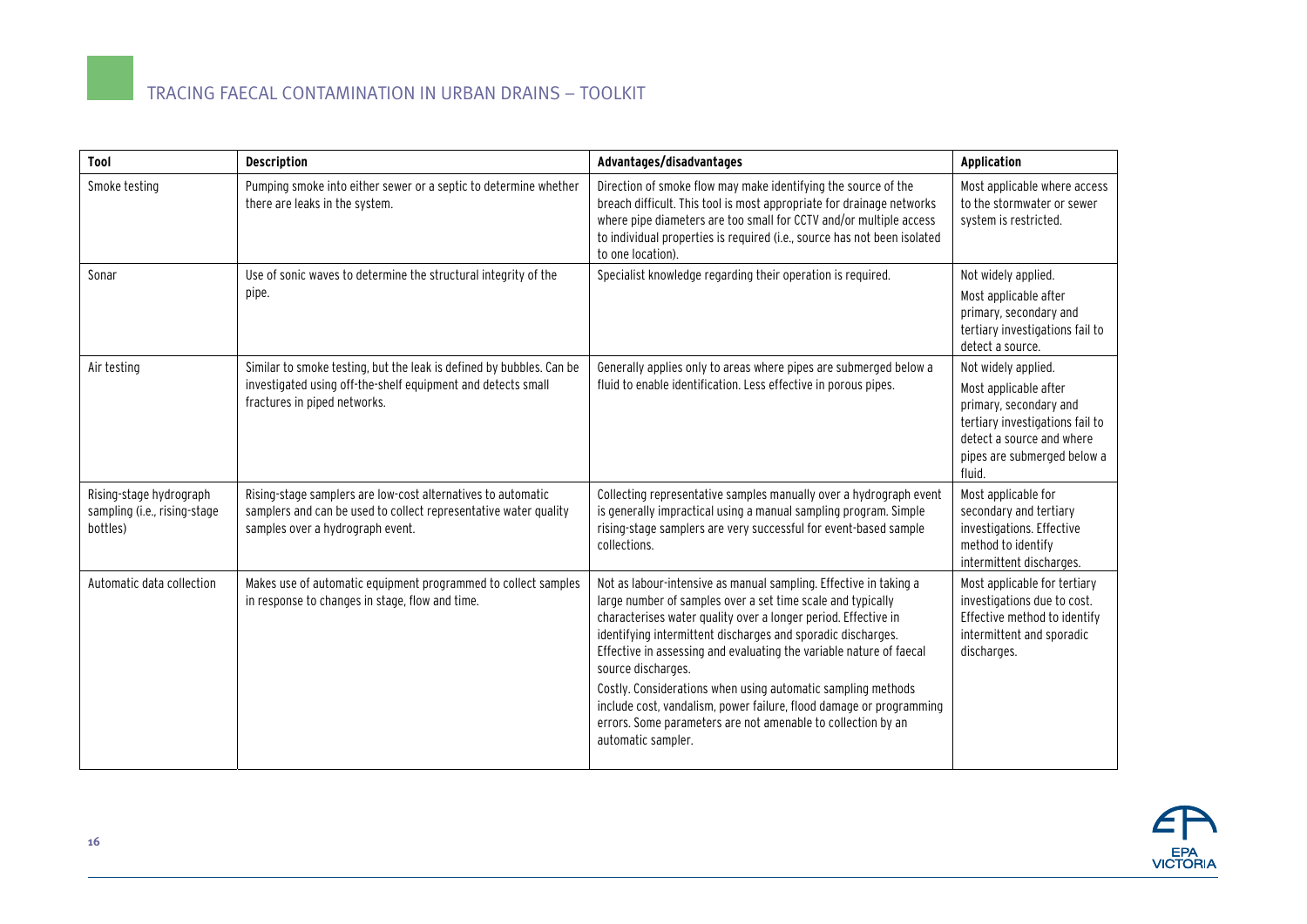| Tool                 | <b>Description</b>                                                                                                                                                                | Advantages/disadvantages                                                                                                                                                                                                                                                                                                                                                                 | <b>Application</b>                                                         |  |
|----------------------|-----------------------------------------------------------------------------------------------------------------------------------------------------------------------------------|------------------------------------------------------------------------------------------------------------------------------------------------------------------------------------------------------------------------------------------------------------------------------------------------------------------------------------------------------------------------------------------|----------------------------------------------------------------------------|--|
| Surface tools        |                                                                                                                                                                                   |                                                                                                                                                                                                                                                                                                                                                                                          |                                                                            |  |
|                      | The inspection of premises identified as a potential source of<br>faecal contamination. May be undertaken in conjunction with dye<br>tracing and/or another subsurface technique. | May need to be undertaken during non-standard working hours in<br>areas with high employment.                                                                                                                                                                                                                                                                                            | Secondary and tertiary<br>investigations.                                  |  |
| Premises inspection  |                                                                                                                                                                                   | Issues associated with access in areas where occupation is<br>sporadic/transient.                                                                                                                                                                                                                                                                                                        |                                                                            |  |
|                      |                                                                                                                                                                                   | Resource-intensive if an entire block is to be inspected.                                                                                                                                                                                                                                                                                                                                |                                                                            |  |
| Plumber interviews   | Cold-calling of plumbing contractors within a specific area to<br>determine the degree of illegal connections.                                                                    | This is considered to be largely 'hit and miss' as the trade may be<br>very transient in some areas.                                                                                                                                                                                                                                                                                     | Desktop data collection<br>phase.                                          |  |
| Semi-buoyant markers | Flushing buoyant devices down the toilet with address details from<br>where they were flushed to determine which houses have leaky<br>sewer systems.                              | Application relies on having a fairly clear indication of the premises<br>suspected of being the pollutant source. Getting devices of the<br>correct buoyancy and size to be transferred from the sewerage<br>system into the stormwater system may be problematic.<br>Furthermore, a capturing device must be fitted to the stormwater<br>outlet to ensure that all devices are caught. | Not widely applied.<br>Secondary or tertiary<br>investigations.            |  |
| Covert surveillance  | Undertaking surveillance of areas suspected to be dumping points<br>for illegal operators. This can involve the use of personnel working<br>covertly or remote video equipment.   | Resource intensive. Can be costly.                                                                                                                                                                                                                                                                                                                                                       | Most applicable for tertiary<br>investigations and sporadic<br>discharges. |  |

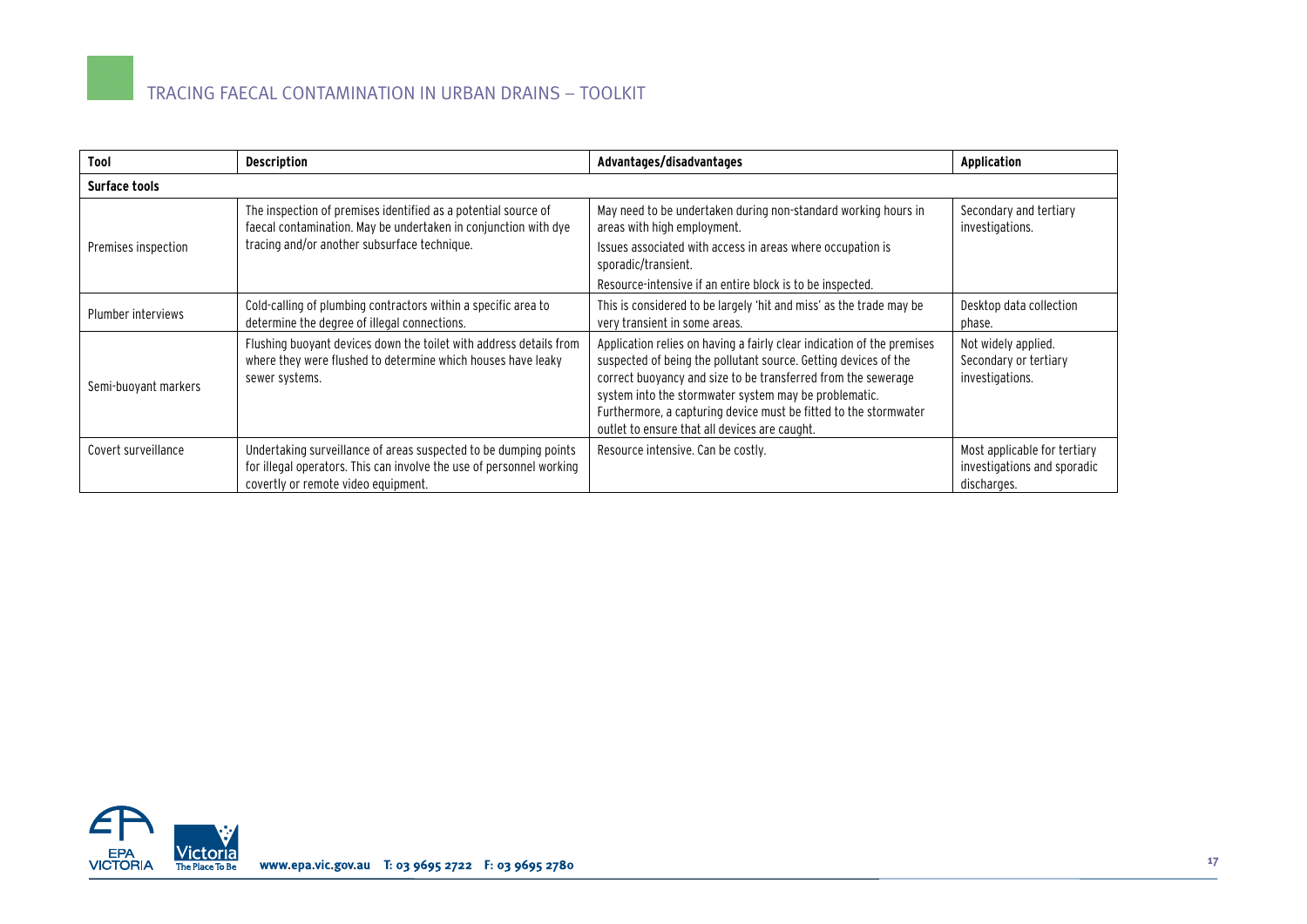# **APPENDIX 3: WATER QUALITY INDICATORS**

<span id="page-17-0"></span>

| <b>Indicator</b>              | Comment                                                                                                                                                                                                                                                                                                                                                                                                                                                                                                             | Recommendation                                                                                                                                                                                                                                                                                                                                                                                             |  |  |
|-------------------------------|---------------------------------------------------------------------------------------------------------------------------------------------------------------------------------------------------------------------------------------------------------------------------------------------------------------------------------------------------------------------------------------------------------------------------------------------------------------------------------------------------------------------|------------------------------------------------------------------------------------------------------------------------------------------------------------------------------------------------------------------------------------------------------------------------------------------------------------------------------------------------------------------------------------------------------------|--|--|
| Core water quality indicators |                                                                                                                                                                                                                                                                                                                                                                                                                                                                                                                     |                                                                                                                                                                                                                                                                                                                                                                                                            |  |  |
| E.coli                        | E. coli is an excellent indicator of fresh faecal contamination at high levels in freshwater.<br>Not specific to human faecal sources.                                                                                                                                                                                                                                                                                                                                                                              | Recommended in conjunction with chemical indicators. Relatively<br>easy and inexpensive analyses.<br>Most applicable in freshwater environments.<br>Cannot be measured using automated sampling techniques.<br>Applicable to all investigations.                                                                                                                                                           |  |  |
| Enterococci                   | There is evidence that enterococci are better associated with health effects in marine and<br>estuarine recreational waters than E. coli. However, this relationship has not been<br>established for freshwaters. Either indicator is relevant to assess the generic level of<br>microbial contamination in stormwater. Not specific to human faecal sources.                                                                                                                                                       | Recommended in conjunction with chemical indicators. Relatively<br>easy, inexpensive analyses. Most applicable in saltwater/estuarine<br>environments.<br>Enterococci is used to complement E. coli in assessments where<br>natural E. coli multiplication is suspected.<br>Cannot be measured using automated sampling techniques.<br>Applicable to all investigations.                                   |  |  |
| Ammonia                       | Ammonia in concentrations of greater than 1 mg/L is generally considered to be a positive<br>indicator of sewage contamination. It can be analysed in the field, allowing for rapid<br>results.<br>Ammonia by itself is not always an accurate indicator of sewage contamination,<br>particularly if the discharge is diluted by 'clean' water. Commercial and industrial<br>discharges can contain high ammonia concentrations, so it cannot accurately distinguish<br>between human and non-human faecal sources. | The ammonium/potassium ratio may be utilised as a single-<br>parameter approach to accurately characterise a faecal source<br>discharge in the field. A ratio of one or more generally indicates a<br>sewage discharge and less than one generally indicates a washwater<br>source.<br>Applicable to all investigations.                                                                                   |  |  |
| <b>Additional indicators</b>  |                                                                                                                                                                                                                                                                                                                                                                                                                                                                                                                     |                                                                                                                                                                                                                                                                                                                                                                                                            |  |  |
| Caffeine                      | Caffeine is a compound that is present in several beverages such as coffee, tea and<br>carbonated drinks, and in pharmaceutical products. Caffeine and its metabolites are<br>excreted in the urine of individuals who have consumed beverages and pharmaceuticals<br>containing caffeine. It has been speculated that it could be used as an indicator of human<br>faecal pollution if the population being studied uses caffeine.                                                                                 | Should only be employed to distinguish human contribution to the<br>faecal load once a high level faecal result has been obtained.<br>Requires further assessment and validation to determine accuracy<br>and applicability before it can be recommended as an effective<br>target indicator of human faecal contamination. Its routine use in<br>this framework to track faecal sources is not supported. |  |  |